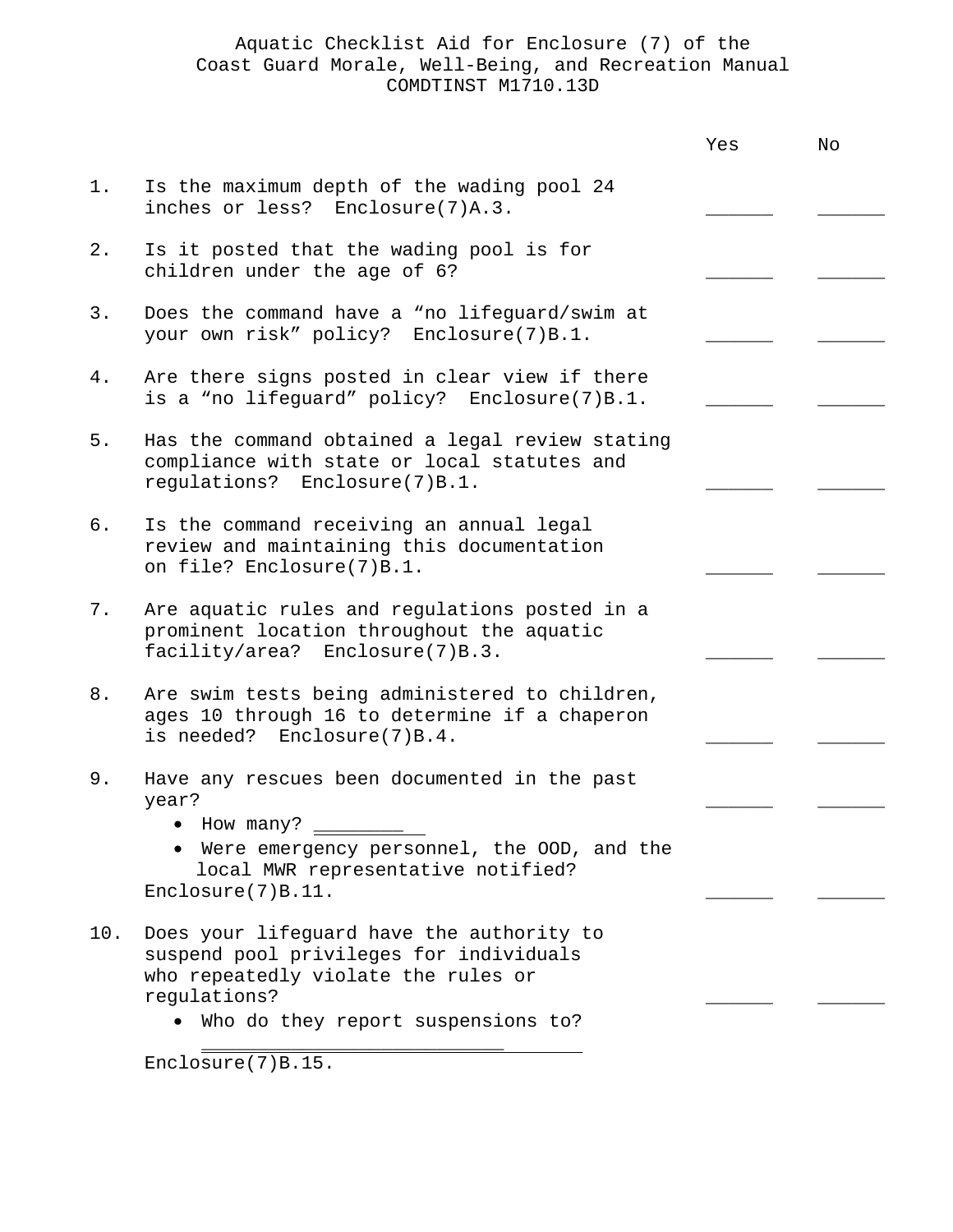|     |                                                                                                                                                                                                                                                                                                                                            | Yes | No |
|-----|--------------------------------------------------------------------------------------------------------------------------------------------------------------------------------------------------------------------------------------------------------------------------------------------------------------------------------------------|-----|----|
| 11. | Are admission fees collected?<br>Enclose(7)C.1.                                                                                                                                                                                                                                                                                            |     |    |
| 12. | Do patrons sign a daily facility entry log?<br>Enclosure(7)C.1.                                                                                                                                                                                                                                                                            |     |    |
| 13. | Are all patrons entering the facility required<br>to sign the daily log and pay the entry fee,<br>regardless of the purpose to access the<br>aquatic facility, (i.e. swimmers, sunbathers,<br>guest)etc.? Enclosure (7) C.1 and<br>Enclosure(7)H.2.                                                                                        |     |    |
| 14. | Are showers available and working for personnel<br>and patrons before entering the pool?<br>Enclosure(7)C.2.                                                                                                                                                                                                                               |     |    |
| 15. | Are children who still wear diapers required to<br>wear aquatic-type diapers while in the pool?<br>Enclosure(7)C.4.                                                                                                                                                                                                                        |     |    |
| 16. | Are aquatic-type diapers available at your<br>Exchange or MWR facility for resale to<br>patrons that may require them?                                                                                                                                                                                                                     |     |    |
| 17. | Does your facility have distinguishing marks<br>to indicate where food and beverages may be<br>consumed? (12 ft. is the American Red Cross<br>Standard). Enclosure(7)C.6.                                                                                                                                                                  |     |    |
| 18. | Has a smoking area been designated 25 ft from<br>the bathhouse entrance and is it clearly marked?<br>(for outdoor pools only). Enclosure(7)C.6.                                                                                                                                                                                            |     |    |
| 19. | Do your lifeguards hold current certification<br>by any of the approved organizations?<br>American Red Cross Lifeguard Training.<br>a.<br>American Red Cross Lifeguard Training<br>b.<br>Instructor.<br>YMCA Lifeguard Training.<br>$\mathtt{C}$ .<br>YMCA Lifeguard Training Instructor.<br>d.<br>YMCA Aquatics Instructor Trainer.<br>e. |     |    |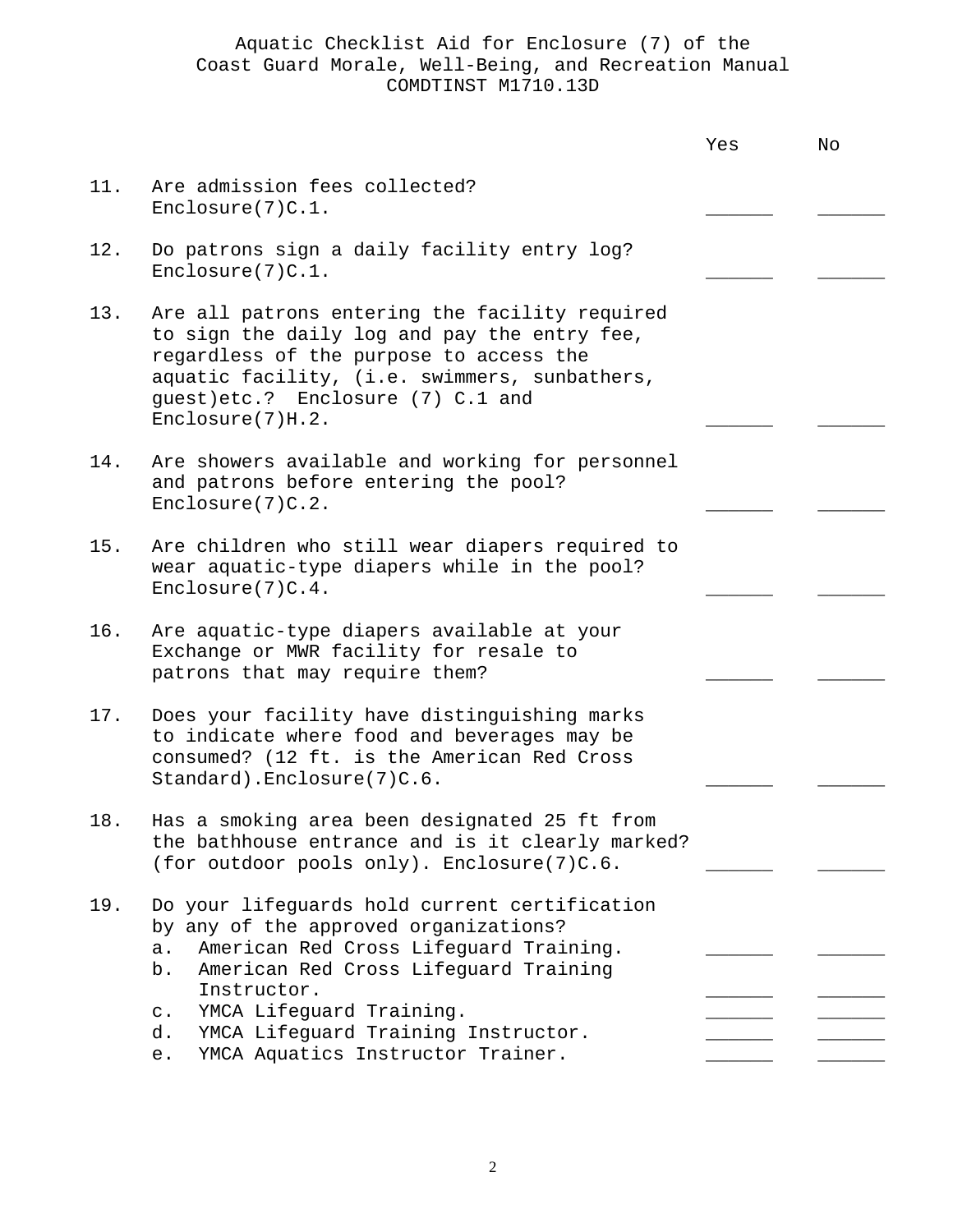|     |                                                                                                                                                                                                                                   | Yes | No |
|-----|-----------------------------------------------------------------------------------------------------------------------------------------------------------------------------------------------------------------------------------|-----|----|
|     | U.S. Coast Guard Aviation Survival<br>f.<br>Technician Class A School.                                                                                                                                                            |     |    |
|     | U.S. Navy Rescue Swimmer School<br>g.<br>(Aviation).                                                                                                                                                                              |     |    |
|     | U.S. Navy Rescue Swimmer School<br>h.                                                                                                                                                                                             |     |    |
|     | (Surface).<br>i.<br>U.S. Navy Rescue Swimmer Instructor.<br>j. U.S. Navy Basic Underwater Dive School.<br>Naval Aviation Water Survival Training<br>k.<br>Program.<br>Enclosure(7)E.                                              |     |    |
| 20. | Do you have this documentation in their<br>official personnel file?                                                                                                                                                               |     |    |
| 21. | Is your pool divided into Swimming Zones?<br>Enclose(7)F.1.                                                                                                                                                                       |     |    |
| 22. | Are the swimming and diving zones separated<br>by a buoy line fastened to each side of the<br>pool? Enclosure(7)F.1.                                                                                                              |     |    |
| 23. | Is the wading pool supervised by a responsible<br>individual if a staff member is not physically<br>stationed at the perimeter? Enclosure(7)F.2.                                                                                  |     |    |
| 24. | Are active duty, reserve members and their<br>dependents, and cadets from service academies<br>permitted free admission to CAT A and B pools<br>during periods of scheduled physical fitness<br>or lap swimming? Enclosure(7)H.3. |     |    |
| 25. | Is the surface area of your pool greater<br>then 5,000 square feet?<br>If so, do you have a minimum of one staff<br>member assigned to and stationed at each:                                                                     |     |    |
|     | non-swimmers zone<br>$a$ .<br>swimmers zone.<br>b.<br>diving zone.<br>$\mathsf{C}$ .<br>d. perimeter of swimming pool or water                                                                                                    |     |    |
|     | front area.<br>$Enclose(7)$ I.1.                                                                                                                                                                                                  |     |    |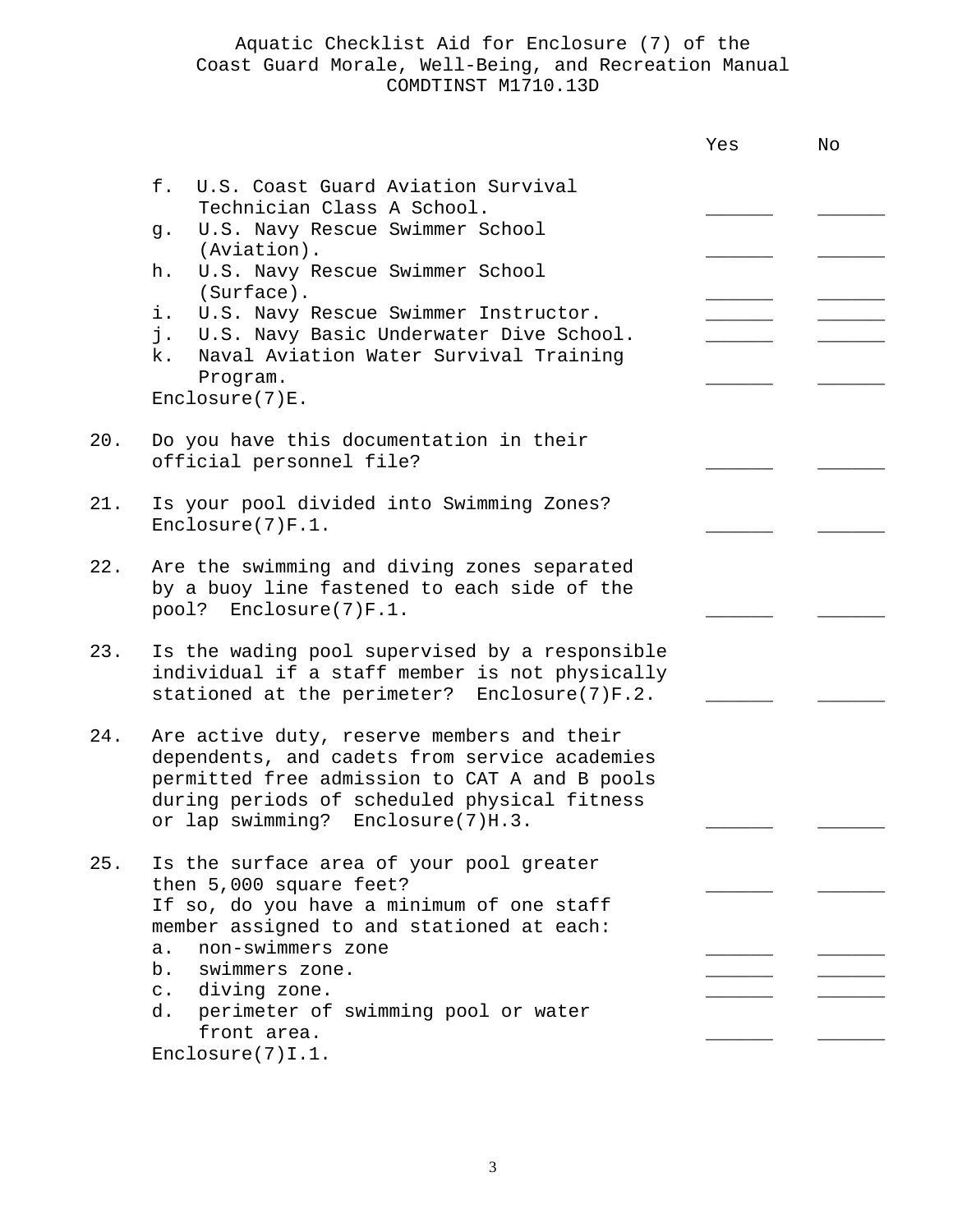|     |                                                                                                                                                                                                                                                                                                                                                                                                                                             | Yes | No |
|-----|---------------------------------------------------------------------------------------------------------------------------------------------------------------------------------------------------------------------------------------------------------------------------------------------------------------------------------------------------------------------------------------------------------------------------------------------|-----|----|
| 26. | Is the surface area of the pool less<br>than 5,000 square feet and without a<br>diving zone?<br>If so, is a minimum of one lifeguard<br>assigned for:<br>a. both non-swimmers and swimmers zones<br>(according to patron/staff ratios).                                                                                                                                                                                                     |     |    |
|     | Enclosure $(7)$ I.1.                                                                                                                                                                                                                                                                                                                                                                                                                        |     |    |
| 27. | Outside regular hours of operation for<br>programs such as lap swim, aquatic fitness<br>classes, etc., do you have at least one staff<br>member on duty at the pool perimeter?<br>Enclosure $(7)$ I.2.                                                                                                                                                                                                                                      |     |    |
| 28. | Has a criminal history background check<br>been completed if your swimming instructors<br>are working with children?                                                                                                                                                                                                                                                                                                                        |     |    |
| 29. | Does the unit have an in-service staff<br>training program? Enclosure (7) M.1.                                                                                                                                                                                                                                                                                                                                                              |     |    |
| 30. | Are staff members receiving an orientation<br>which includes:<br>Facility operating policies and<br>$a$ .<br>procedures.<br>Appropriate uniform/attire.<br>b.<br>Appropriate behavior/conduct.<br>$\circ$ .<br>Program and activity policies and<br>d.<br>procedures.<br>Health and sanitation rules and<br>e.<br>regulations.<br>Safety rules and regulations.<br>f.<br>Emergency procedures.<br>g.<br>Medical emergency procedures.<br>h. |     |    |
|     | Rule violation /disciplinary procedures.<br>i.<br>Accident/incident reporting procedures.<br>j.<br>Enclosure(7)M.1.                                                                                                                                                                                                                                                                                                                         |     |    |
| 31. | Are staff members in good physical and<br>mental health and free of communicable                                                                                                                                                                                                                                                                                                                                                            |     |    |

disease? Enclosure(7)N.1.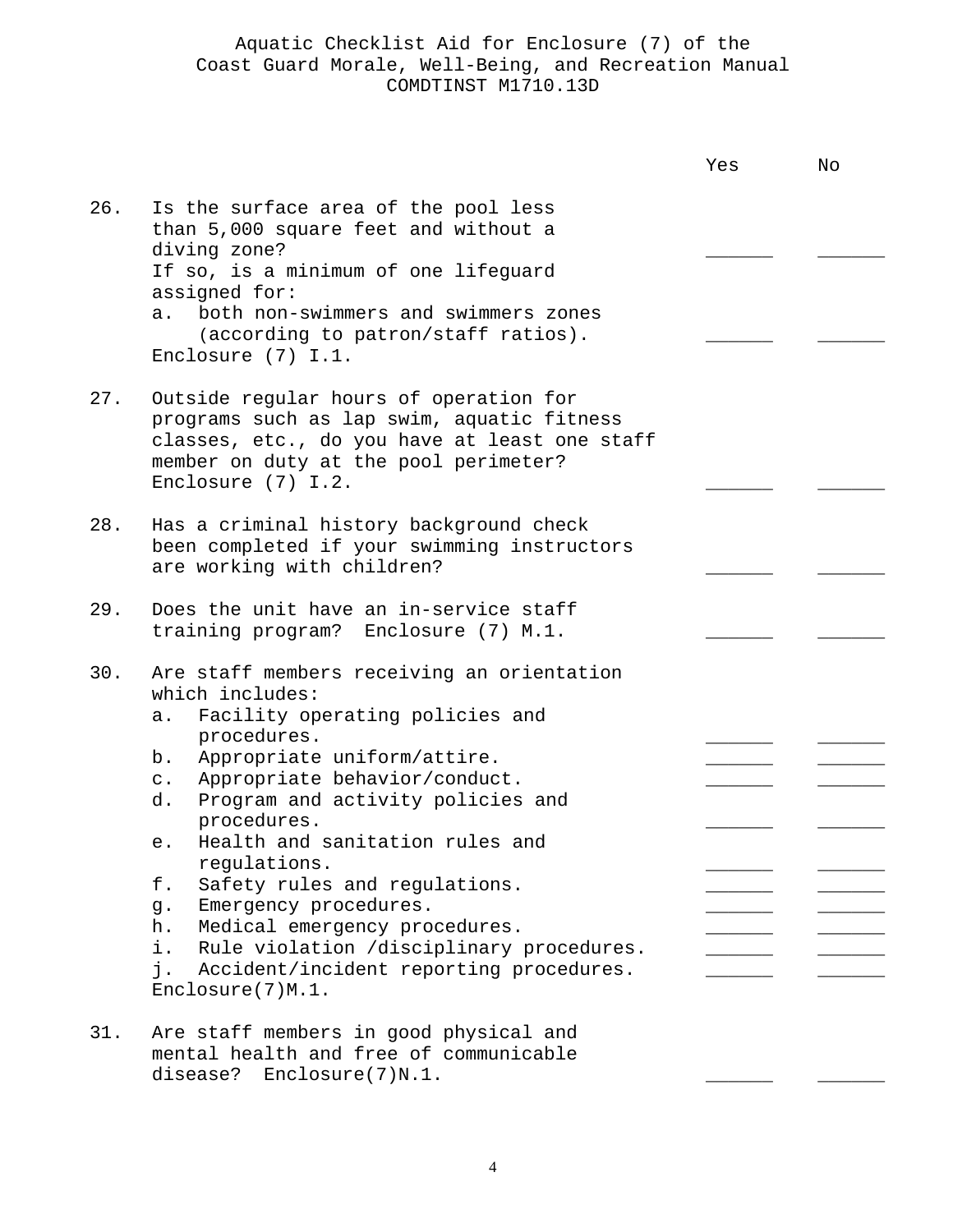|     |                                                                                                                                                                                                                                                                                                                                                                                                                                                                                                                                                                                                                                                                                                                                                                                                                                          | Yes | No |
|-----|------------------------------------------------------------------------------------------------------------------------------------------------------------------------------------------------------------------------------------------------------------------------------------------------------------------------------------------------------------------------------------------------------------------------------------------------------------------------------------------------------------------------------------------------------------------------------------------------------------------------------------------------------------------------------------------------------------------------------------------------------------------------------------------------------------------------------------------|-----|----|
| 32. | Do staff members maintain:<br>a. A high degree of cleanliness?<br>b. A high level of physical fitness?<br>Enclosure (7) N.2.                                                                                                                                                                                                                                                                                                                                                                                                                                                                                                                                                                                                                                                                                                             |     |    |
| 33. | Are staff members who provide 50 minutes<br>of lifequard services during an hour, receiving<br>a 10 minute break each hour? Enclosure (7) N.3.                                                                                                                                                                                                                                                                                                                                                                                                                                                                                                                                                                                                                                                                                           |     |    |
| 34. | Are local operating instructions posted regarding<br>the command's aquatic programs and facilities?<br>Enclosure $(7)$ 0.1.                                                                                                                                                                                                                                                                                                                                                                                                                                                                                                                                                                                                                                                                                                              |     |    |
| 35. | At a minimum, is the following posted?<br>Program Management Responsibilities.<br>$a$ .<br>Authorized patrons.<br>b.<br>Lifeguard duties and responsibilities.<br>$\mathsf{C}$ .<br>d.<br>Lifeguard has final say on suspension<br>of privileges.<br>Hours of operation.<br>e.<br>f.<br>Program areas and objectives.<br>Rules and regulations.<br>g.<br>Inclement weather policy.<br>1.<br>2. Eating/drinking policy.<br>3.<br>Glass in pool area.<br>Radio/TV policy.<br>4.<br>5.<br>Diving rules.<br>Swimwear.<br>б.<br>7.<br>Toys; Horseplay.<br>8.<br>No sun glasses in pool.<br>9.<br>Pets.<br>10. Accident/incident reports.<br>11. Phone number to call if needed.<br>12. Emergency procedures.<br>13. Health of patron policy.<br>14. Must shower before entering.<br>15. Maximum Occupancy.<br>Enclosure $(7)$ O. and $(7)$ C. |     |    |
| 36. | Are admission fees posted?<br>Enclosure(7)0.1.f.                                                                                                                                                                                                                                                                                                                                                                                                                                                                                                                                                                                                                                                                                                                                                                                         |     |    |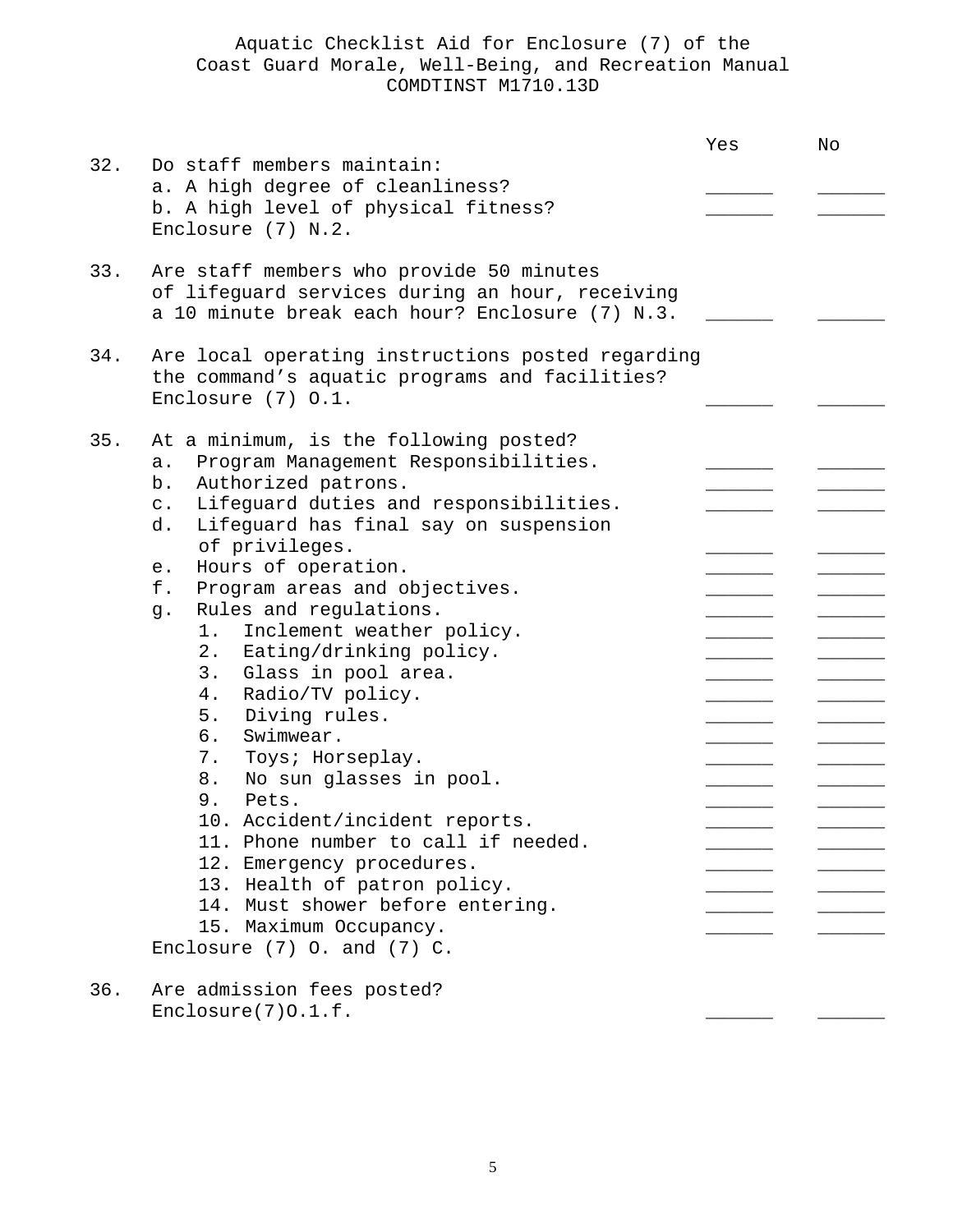|     |                                                                                                                                                                                                                                                        | Yes | No |
|-----|--------------------------------------------------------------------------------------------------------------------------------------------------------------------------------------------------------------------------------------------------------|-----|----|
| 37. | Is the pool water:<br>Free of suspended matter?<br>$a$ .<br>b. Clear enough to see pool sides?<br>c. Clear enough to see a four inch disk on the<br>bottom of deepest section of the pool?<br>Enclosure $(7)$ P.1.                                     |     |    |
| 38. | If disk cannot be seen clearly, is the pool<br>closed until the water is cleared?<br>Enclosure $(7)$ P.1.                                                                                                                                              |     |    |
| 39. | Is the water in the pool and wading pool kept<br>to the standards established by the Safety and<br>Environmental Health Manual, COMDTINST<br>M5100.47(series) and the Manual of Naval<br>Preventive Medicine, NAVMED P-5010-4?<br>Enclosure $(7)$ P.1. |     |    |
| 40. | Is there a certified pool operator either on<br>staff or contract at the command?<br>Enclosure (7) P.1.                                                                                                                                                |     |    |
| 41. | What is the Pool Capacity? ______<br>Enclosure $(7)$ P.2.                                                                                                                                                                                              |     |    |
| 42. | Has the pool capacity been calculated based<br>on the criteria in Enclosure (7) P.2. a-d?<br>Enclosure $(7)$ P.2.                                                                                                                                      |     |    |
| 43. | Are pools marked where the depth of the pool<br>changes by 1 foot? Enclosure (7) P.3.a.                                                                                                                                                                |     |    |
| 44. | Are swimming lanes marked on the bottom<br>of the pool? Enclosure (7) P.3.b.                                                                                                                                                                           |     |    |
| 45. | Is the main drain clearly marked and<br>conspicuous? Enclosure (7) P.3.c.                                                                                                                                                                              |     |    |
| 46. | Are backstroke flags hung? Enclosure (7).P.3d _____                                                                                                                                                                                                    |     |    |
| 47. | Is your diving board:<br>Factory fabricated aluminum or<br>a.<br>fiberglass with a non-slip surface.<br>A standard spring board, 14 to 16 feet<br>b.<br>long and 1.67 feet wide.                                                                       |     |    |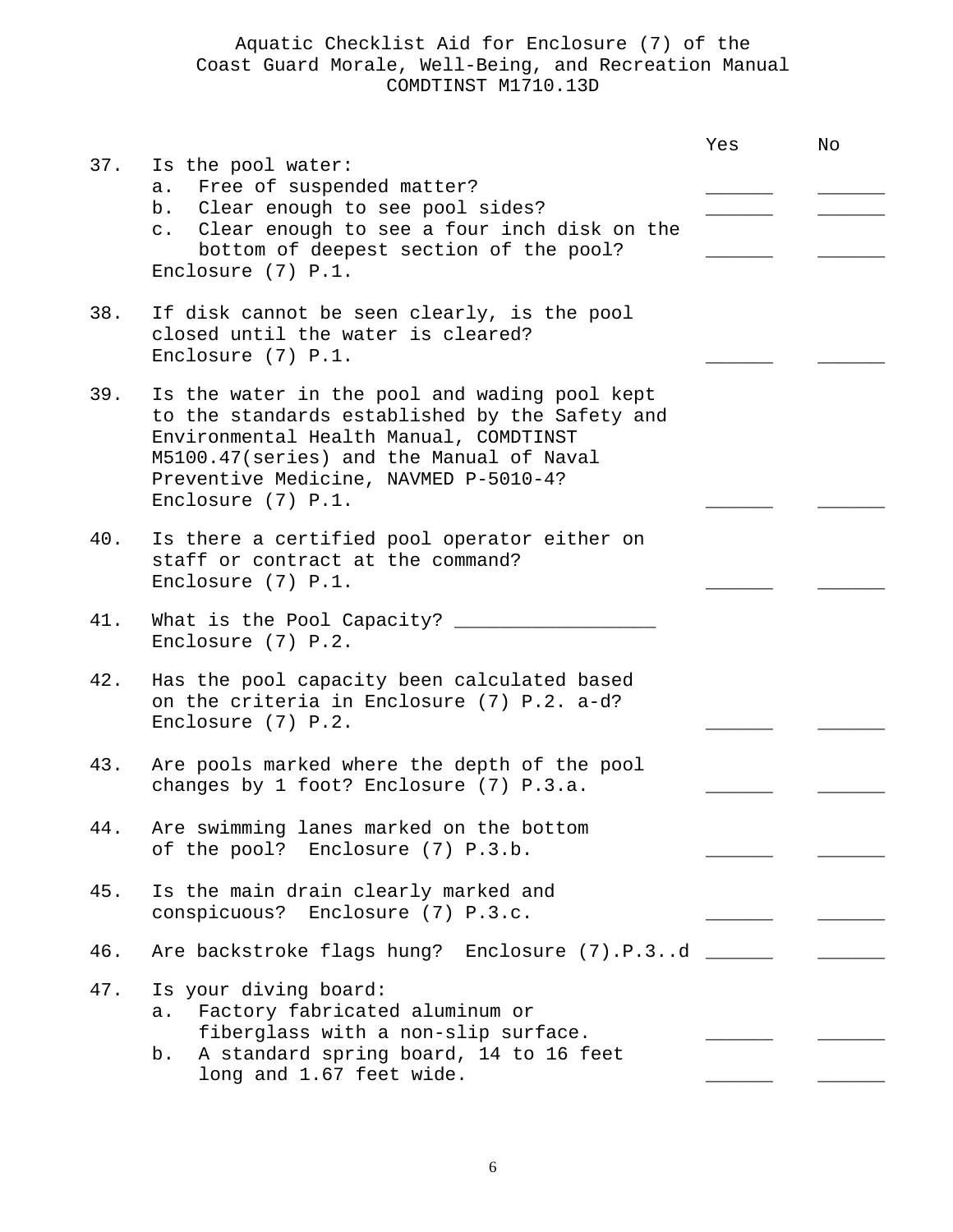|     |                                                                                                                                                                                                                                                           | Yes | No |
|-----|-----------------------------------------------------------------------------------------------------------------------------------------------------------------------------------------------------------------------------------------------------------|-----|----|
|     | The standard distance above the water<br>$\mathsf{C}$ .<br>of either:<br>1. 1.6 feet (500mm)<br>2. 3.3 feet (1m)<br>3. 9.8 feet (3m)<br>Enclosure (7) P.4.a.                                                                                              |     |    |
| 48. | Does the diving board have a lockable<br>fulcrum adjustable over a distance of<br>10 to 12 inches? Enclosure (7) P.4.a.                                                                                                                                   |     |    |
| 49. | Does the base section of the diving<br>board extend beyond the pool wall at least:<br>a. 5 feet for a 14 foot board.<br>b. 6 feet for a 16 foot board.<br>Enclosure $(7)$ P.4.a.                                                                          |     |    |
| 50. | Are diving stands factory-fabricated and<br>anchored in accordance with manufacturers'<br>recommendations? Enclosure (7) P.4.b.                                                                                                                           |     |    |
| 51. | Are handrails provided for all steps and<br>ladders leading to diving boards more than<br>3.3 feet above water? Enclosure (7) P.4.b.                                                                                                                      |     |    |
| 52. | Is the diving board centerline a minimum<br>of 12 feet from the nearest parallel pool<br>wall or other diving boards?<br>Enclosure $(7)$ P.4.c.                                                                                                           |     |    |
| 53. | Is the number of diving boards in accordance<br>with the dimensions of the diving zone?<br>1 board = $45$ feet x 24 feet.<br>$a$ .<br>b. 2 boards = $45$ feet x $36$ feet.<br>3 boards = $45$ feet x $48$ feet.<br>$\mathsf{C}$ .<br>Enclosure (7) P.4.d. |     |    |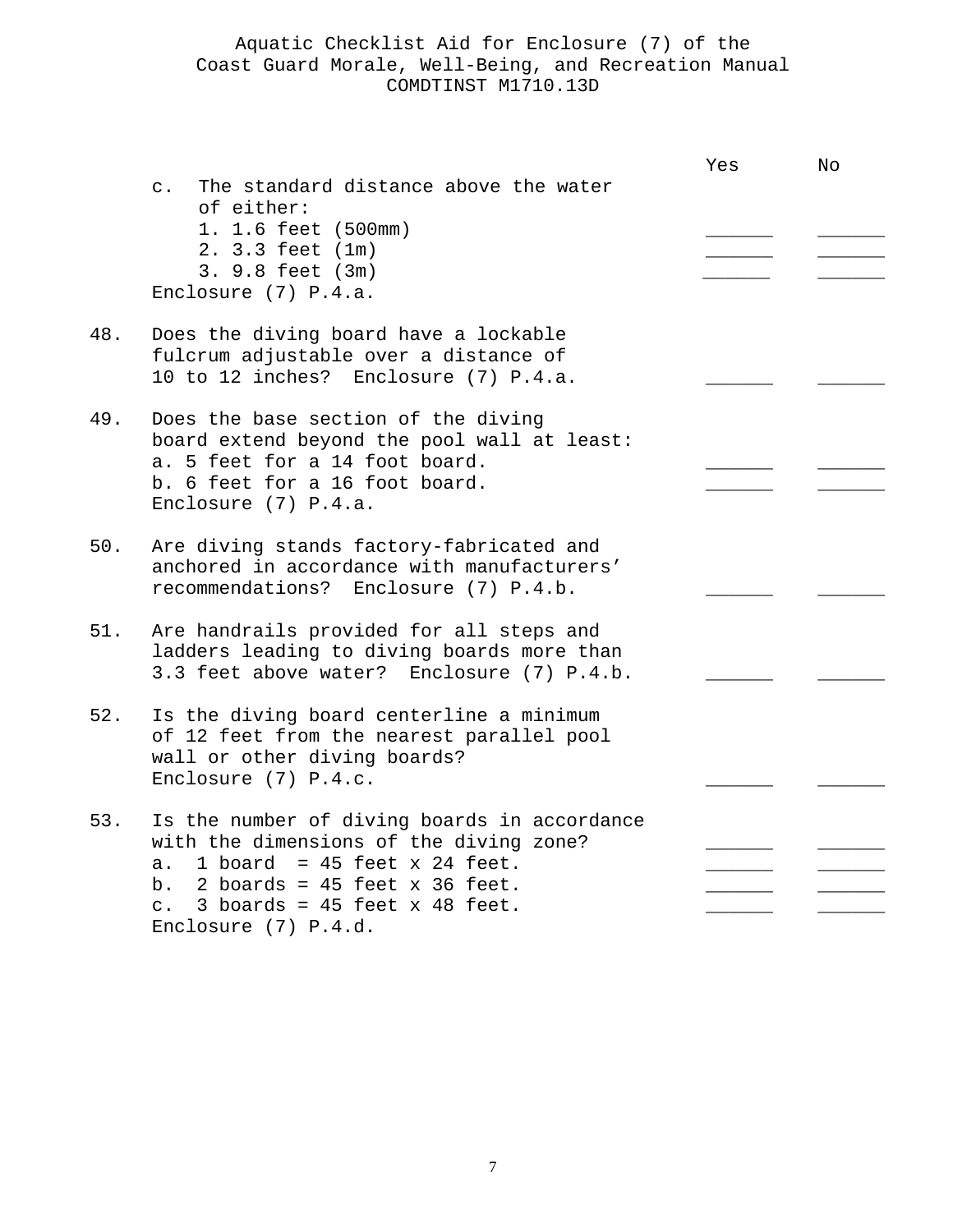|     |                                                                                                                                                                                                                                                                                                                                                                                                                                                                                                                                                                                                                                                            | Yes                                  | No |
|-----|------------------------------------------------------------------------------------------------------------------------------------------------------------------------------------------------------------------------------------------------------------------------------------------------------------------------------------------------------------------------------------------------------------------------------------------------------------------------------------------------------------------------------------------------------------------------------------------------------------------------------------------------------------|--------------------------------------|----|
| 54. | Does the depth of the water under the diving<br>board and the length of the diving zone<br>conform to the following safety standards:                                                                                                                                                                                                                                                                                                                                                                                                                                                                                                                      |                                      |    |
|     | Elevation of Diving<br>Minimum Depth of<br>Board above water<br>Water under end<br>of board                                                                                                                                                                                                                                                                                                                                                                                                                                                                                                                                                                | Minimum Length of<br>the Diving Well |    |
|     | 1.6 feet (500mm)<br>9 feet<br>$3.3$ feet $(1m)$<br>10 feet<br>$9.8$ feet $(3m)$<br>12 feet<br>Enclosure $(7)$ P.4.e.                                                                                                                                                                                                                                                                                                                                                                                                                                                                                                                                       | 25 feet<br>35 feet<br>40 feet        |    |
| 55. | Is the plummet line on your diving board a<br>$minimum$ of:<br>a. 8 feet from the back wall for 1 and 3<br>meter boards?<br>b. 10 feet from the poolside wall for 1<br>meter boards?<br>c. 12 feet from the poolside wall for 3<br>meter boards?<br>d. 8 feet from adjacent plummet line for<br>1 and 3 meter boards?<br>e. 29 feet from pool wall ahead for 1<br>meter boards?<br>34 feet from pool wall ahead for 3<br>f.<br>meter boards?<br>18 feet from ceiling for inside pools<br>q.<br>for 1 and 3 meter boards?<br>Is there 8 feet of overhead clearance<br>h.<br>behind and on each side of plummet<br>for inside pools for 1 and 3 meter boards |                                      |    |
|     | and 18 feet of overhead clearance ahead?<br>12 foot of depth for 1 meter board?<br>i.<br>13 foot of depth for 3 meter board?<br>j.<br>Is there a distance of at least 20 feet of<br>k.<br>proper depth of water ahead of plummet line<br>for 1 and 3-meter boards?<br>Is there a distance and depth of water at<br>$\perp$ .                                                                                                                                                                                                                                                                                                                               |                                      |    |
|     | least 8 feet deep for 1-meter boards on each<br>side of plummet line?<br>Is there a distance and depth of water at<br>m.<br>least 10 feet deep for 3-meter boards on                                                                                                                                                                                                                                                                                                                                                                                                                                                                                       |                                      |    |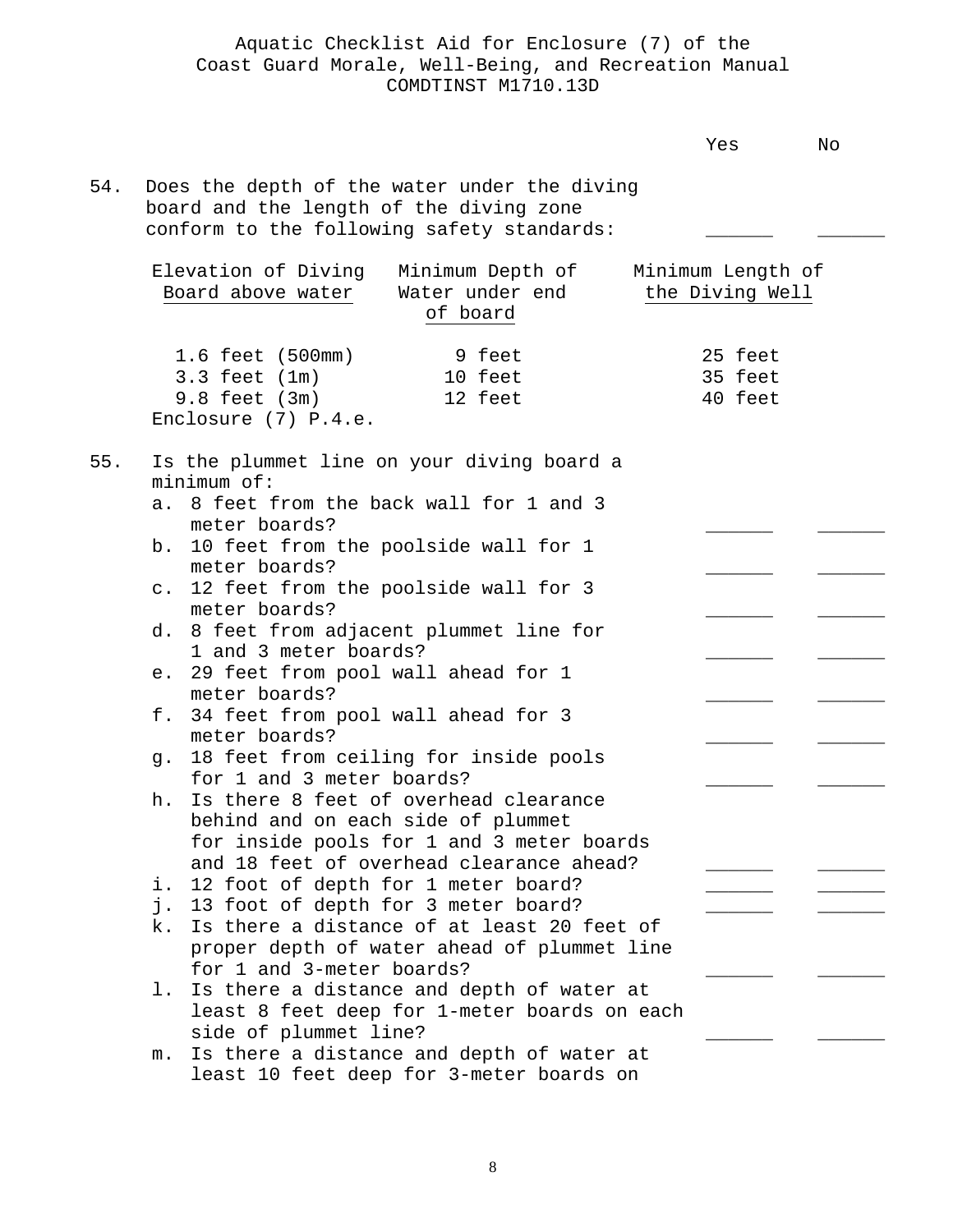|     |                                                                                                                                                                                                                       | Yes | No |
|-----|-----------------------------------------------------------------------------------------------------------------------------------------------------------------------------------------------------------------------|-----|----|
|     | each side of the plummet line?<br>Enclosure $(7)$ P.4.f.                                                                                                                                                              |     |    |
| 56. | Are any recreational diving platforms greater<br>than 5m high? Enclosure (7) P.4.g.                                                                                                                                   |     |    |
| 57. | Are your lifeguard stands factory<br>manufactured? Enclosure (7) P.5.a.                                                                                                                                               |     |    |
| 58. | Are lifeguard stands located so as not to face<br>directly into the sun, and to allow the<br>lifeguard not more than a 180 degree field<br>of vision of the area he/she is responsible for?<br>Enclosure $(7)$ P.5.b. |     |    |
| 59. | Do you have a minimum of one lifeguard<br>stand for each swimming and diving zone<br>in the pool? Enclosure (7) P.5.c.                                                                                                |     |    |
| 60. | Is all portable equipment stored and<br>secured when not in use?<br>• Where is it located?<br>Enclosure $(7)$ P.6.a.                                                                                                  |     |    |
| 61. | Have the inserts and anchors in the pool<br>and deck been installed in accordance with<br>the manufactures recommendation?<br>• Do you maintain these recommendations<br>on file?<br>Enclosure (7) P.6.b.             |     |    |
| 62. | Are stanchions and stanchion sockets, used<br>to divide the pool, made of stainless steel<br>with top closure plug fitted flush with the<br>pool and deck when not in use?<br>Enclosure (7) P.6.b.                    |     |    |
| 63. | Does any obstruction, (lane line anchor<br>hardware) project from the pool wall?<br>Enclosure (7) P.6.c.                                                                                                              |     |    |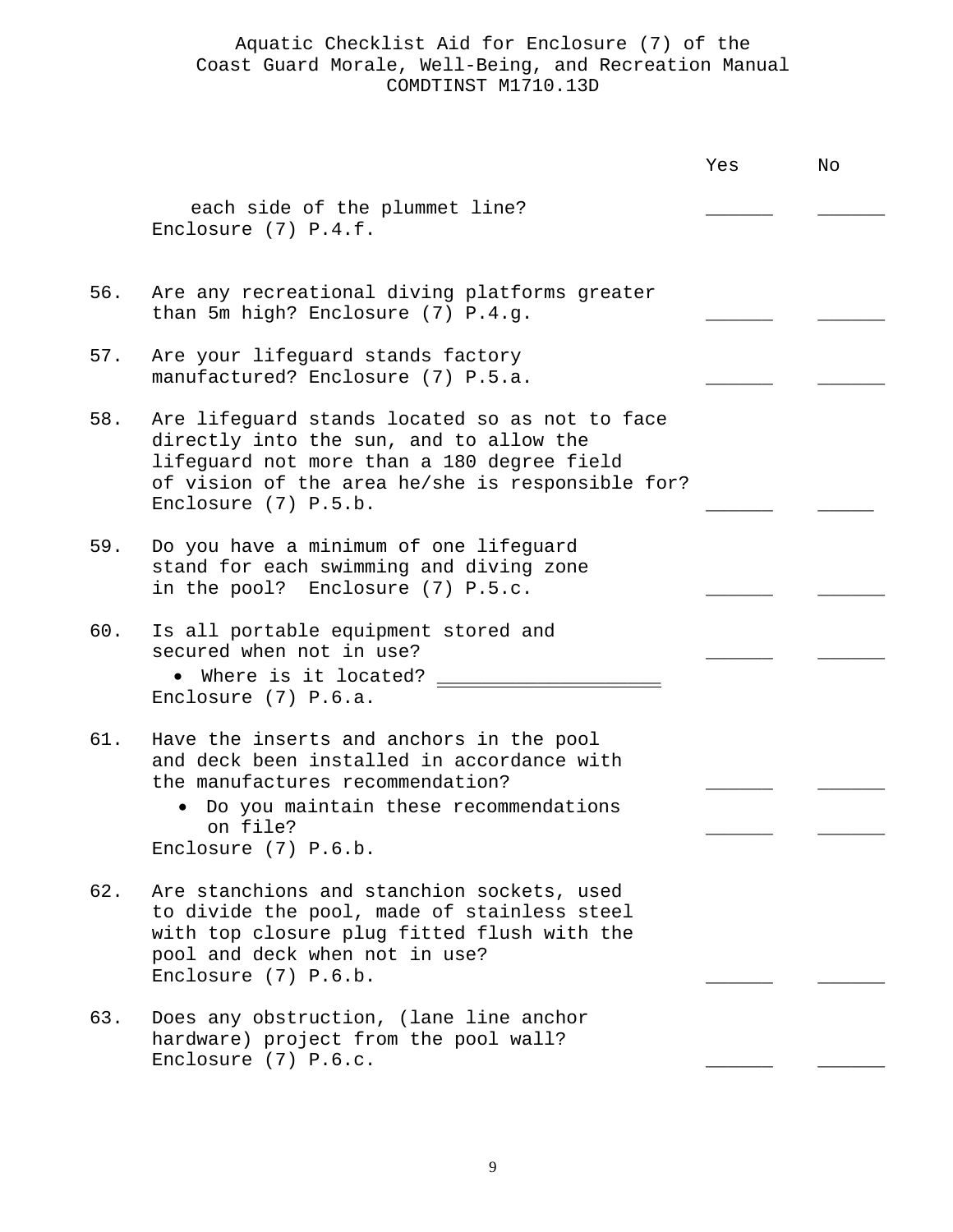|     |                                                                                                                                                                                                             | Yes | No |
|-----|-------------------------------------------------------------------------------------------------------------------------------------------------------------------------------------------------------------|-----|----|
| 64. | Are water slides placed where the pool<br>is at least 5 feet deep? Enclosure (7) P.7.                                                                                                                       |     |    |
| 65. | Is the center line of the water slide at least<br>12 feet away from the centerline of diving<br>boards? Enclosure (7) P.7.                                                                                  |     |    |
| 66. | If pool is enclosed, is there sound absorbing<br>material on the walls and ceiling to reduce<br>echoes and sound reverberation?<br>Enclosure (7) P.8.a.                                                     |     |    |
| 67. | Do the outdoor pool(s) have a wall or fence<br>at least six-feet high surrounding them?<br>Enclosure (7) P.8.b.                                                                                             |     |    |
| 68. | Does the fence have a 3 foot wide gate to comply<br>with the Americans with Disabilities Act?<br>Enclosure (7) P.8.d.                                                                                       |     |    |
| 69. | Are these gates locked when not in use?<br>Enclosure (7) P.8.d.                                                                                                                                             |     |    |
| 70. | Is the wading pool separated from the main<br>swimming pool, and is the pool deck area<br>separated from grassed areas, activity areas, or<br>playgrounds with a 4-foot high fence?<br>Enclosure (7) P.8.e. |     |    |
| 71. | Is the pool equipped with nonferrous metal<br>or stainless steal ladders with above deck<br>mounted grab rails on both sides?<br>Enclosure (7) P.8.f.                                                       |     |    |
| 72. | Are additional ladders provided for every<br>75 feet of pool perimeter?<br>Enclosure $(7)$ P. 8.f.                                                                                                          |     |    |
| 73. | Are there a minimum of 3 inches and a<br>maximum of 6 inches of clearance between<br>the ladder and the pool wall?<br>Enclosure (7) P.8.f.                                                                  |     |    |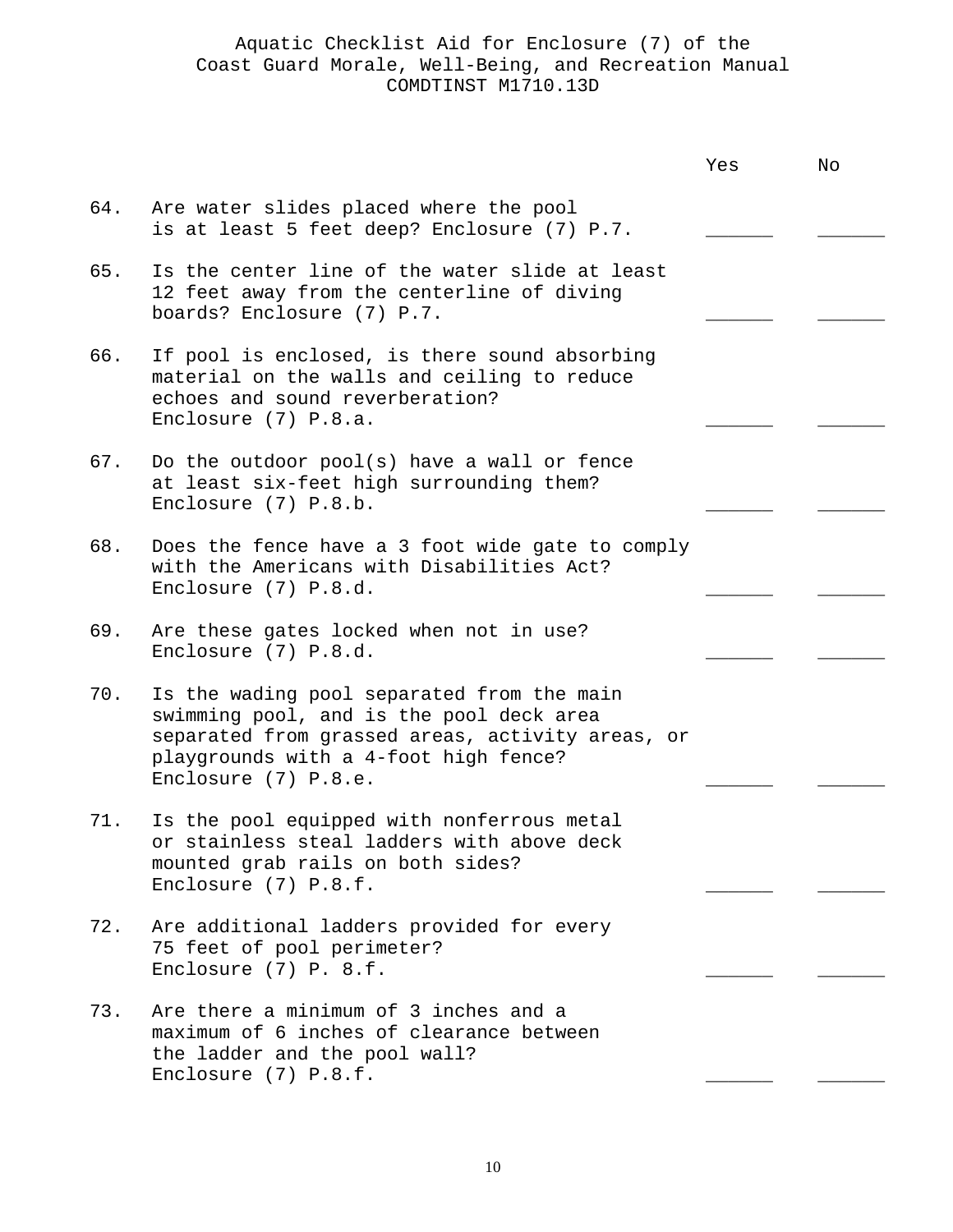|     |                                                                                                                                                                                               | Yes | No |
|-----|-----------------------------------------------------------------------------------------------------------------------------------------------------------------------------------------------|-----|----|
| 74. | Does the pool deck have a non-slip surface,<br>free from irregular surfaces and fittings<br>along accessible routes? Enclosure (7) P.8.g.                                                     |     |    |
| 75. | Do patrons enter and exit the pool through a<br>control counter in or near the bathhouse?<br>Enclosure $(7)$ P.9.a.                                                                           |     |    |
| 76. | If so, is the control counter manned by the<br>pool's staff to ensure only authorized patrons<br>admittance and to supervise activity?<br>Enclosure (7) P.9.a.                                |     |    |
| 77. | When patrons exit the bathhouse onto the<br>pool deck is it at the shallow end of pool?<br>Enclosure (7) P.9.a.                                                                               |     |    |
| 78. | Does the bathhouse provide patrons with:<br>dressing areas.<br>a.<br>b. clothing storage.<br>benches.<br>$\mathsf{C}$ .<br>d. toilets.<br>hot and cold showers.<br>e.<br>Enclosure (7) P.9.b. |     |    |
| 79. | Does the floor in the bathhouse have a<br>non-skid surface? Enclosure (7) P.9.c.                                                                                                              |     |    |
| 80. | Does the bathhouse have:<br>natural ventilation.<br>$a$ .<br>mechanical ventilation.<br>b.<br>Enclosure (7) P.9.d.                                                                            |     |    |
| 81. | Are bathhouse walls, ceiling, and floors<br>made of waterproof and vapor-resistant<br>materials?<br>Enclosure (7) P.9.d.                                                                      |     |    |
| 82. | Are soap dispensers and paper towels or<br>drying devices available in lavatories?<br>Enclosure (7) P.9.d.                                                                                    |     |    |
| 83. | Are glass mirrors mounted in the bathhouse?<br>Enclosure (7) P.9.e.                                                                                                                           |     |    |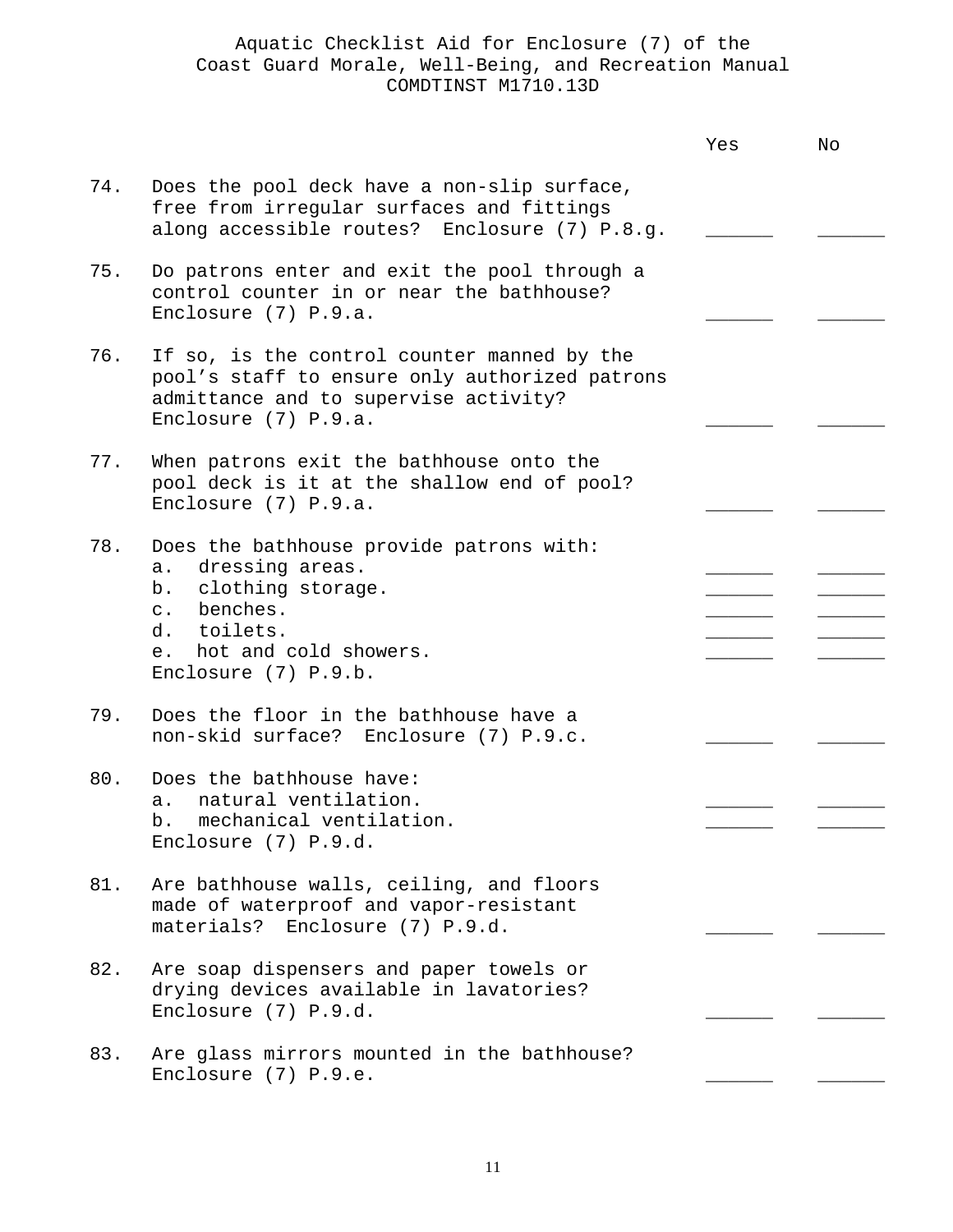|     |                                                                                                                                                                                                                                                                                                                                                                                                             | Yes | No |
|-----|-------------------------------------------------------------------------------------------------------------------------------------------------------------------------------------------------------------------------------------------------------------------------------------------------------------------------------------------------------------------------------------------------------------|-----|----|
| 84. | Are bathhouse lockers well ventilated,<br>set on a closed base, and securely<br>anchored to the floor and or wall?<br>Enclosure (7) P.9.f.                                                                                                                                                                                                                                                                  |     |    |
| 85. | Does the pool have a public address<br>system? Enclosure (7) P.10.b.                                                                                                                                                                                                                                                                                                                                        |     |    |
| 86. | Do lifeguards have a method of communicating<br>with the pool patrons, staff members,<br>control desk, and the MWR Officer's/Director's<br>office? Enclosure (7) P.10.b.                                                                                                                                                                                                                                    |     |    |
| 87. | Is there a telephone or equivalent form of<br>communication available at the control desk,<br>bathhouse or lifeguard stands for emergency<br>and business use? Enclosure (7) P.10.c.                                                                                                                                                                                                                        |     |    |
| 88. | Are lifeguards and other supervisory<br>personnel indoctrinated on chlorine gas<br>leak procedures? Enclosure (7) P.11.                                                                                                                                                                                                                                                                                     |     |    |
| 89. | Are single drain suction line hazard<br>properly addressed?<br>Enclosure (7) P.12.                                                                                                                                                                                                                                                                                                                          |     |    |
| 90. | Is the master cut-off valve for single<br>drain suction labeled and accessible to<br>lifeguard and staff personnel?<br>Enclosure (7) P.12.                                                                                                                                                                                                                                                                  |     |    |
| 91. | Is the pool or spa with a single drain equipped<br>with:<br>Safety vacuum release system.<br>a.<br>Suction-limiting vent system.<br>b.<br>Gravity drainage system.<br>$C$ .<br>Automatic pump shut-off system.<br>d.<br>Drain disablement.<br>$e$ .<br>f.<br>Another system approved by the Consumer<br>Product Safety Commission?<br>If subparagraph f., above, used, is the<br>q.<br>documents available? |     |    |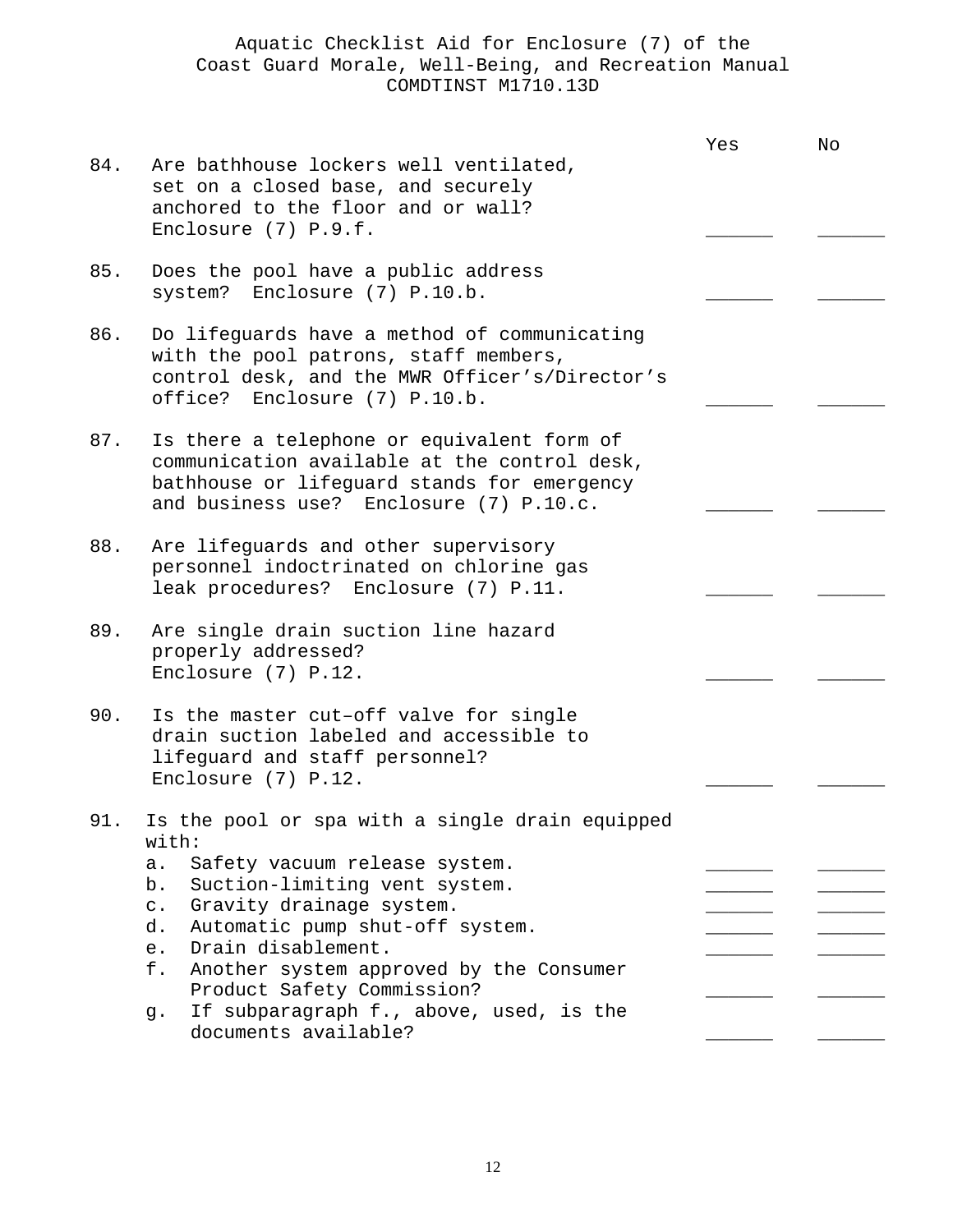|                        |                                                                                                                                                                                                                                                                                                                                                                                                                                                                                                                                                | Yes | Nο |
|------------------------|------------------------------------------------------------------------------------------------------------------------------------------------------------------------------------------------------------------------------------------------------------------------------------------------------------------------------------------------------------------------------------------------------------------------------------------------------------------------------------------------------------------------------------------------|-----|----|
| 92.                    | Is documentation of pre-season inspections<br>conducted within a week of opening by<br>facilities engineering, medical, and MWR<br>personnel available? Enclosure (7) P.13.                                                                                                                                                                                                                                                                                                                                                                    |     |    |
| 93.                    | Do you have the following recommended items<br>available for your lifeguards?<br>Sunglasses.<br>$a$ .<br>b.<br>Sunscreen.<br>c. Drinking water.<br>d. Visor or Cap.<br>Enclosure (7) R.                                                                                                                                                                                                                                                                                                                                                        |     |    |
| 94.                    | Are lifeguards empowered to restrict a<br>patron's swimming based on swimming skill<br>level or ability? Enclosure (7) R.                                                                                                                                                                                                                                                                                                                                                                                                                      |     |    |
| 95.                    | Is the following required lifesaving equipment<br>available at your aquatic facility?<br>Megaphone.<br>a.<br>Whistle.<br>b.<br>Shade Umbrella.<br>$\mathsf{C}$ .<br>Telephone and or two way radio.<br>d.<br>Ring buoy with attached line at each<br>e.<br>lifeguard stand.<br>f.<br>Rescue tube at each lifeguard stand.<br>Rescue pole at each lifeguard stand.<br>q.<br>First aid kit.<br>h.<br>i.<br>Cot.<br>j.<br>Blanket/Pillow.<br>k.<br>Factory manufactured marine backboard<br>with straps and head immobilizer.<br>Enclosure (7) R. |     |    |
| Waterfront areas only: |                                                                                                                                                                                                                                                                                                                                                                                                                                                                                                                                                |     |    |

96. Does the command have a "no lifeguard/swim at your own risk" policy for your waterfront area? Enclosure (7) B.1.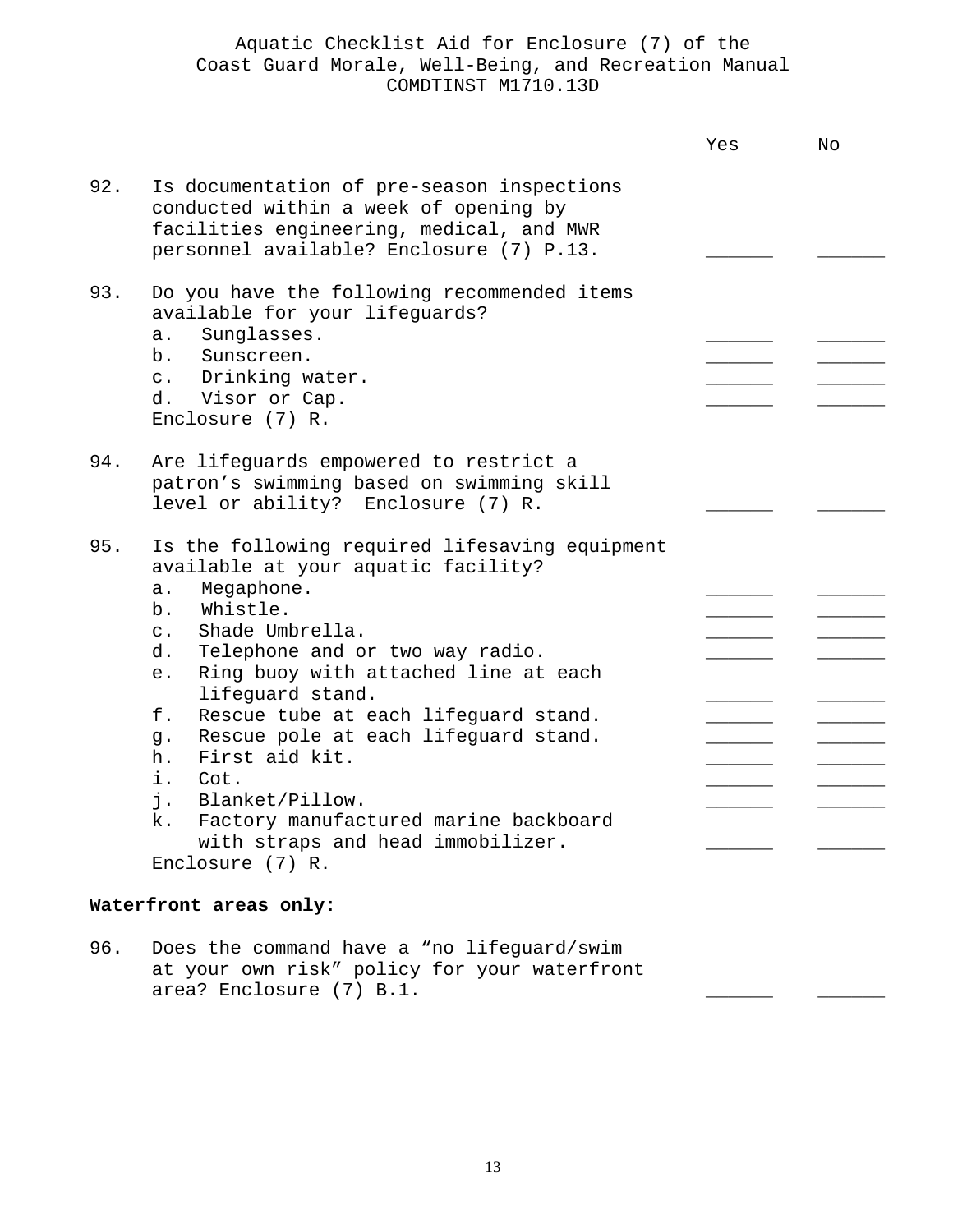|      |                                                                                                                                                                   | Yes | No |
|------|-------------------------------------------------------------------------------------------------------------------------------------------------------------------|-----|----|
| 97.  | Does the command have a legal review that<br>states the waterfront policy is in compliance<br>with local statutes and regulations?<br>Enclosure $(7)$ B.1.        |     |    |
| 98.  | Is the command getting an annual legal<br>review and maintaining this information<br>on file? Enclosure (7) B.1.                                                  |     |    |
| 99.  | Are waterfront rules and regulations posted<br>in a prominent location throughout the<br>aquatic facility/area? Enclosure (7) B.3.                                |     |    |
|      | 100. Do you have one lifeguard stand per 200 linear<br>feet of waterfront? Enclosure (7) Q.1.a.                                                                   |     |    |
| 101. | Are lifeguard supervision patterns overlapping<br>at a minimum of 15 to 20 percent?<br>Enclosure $(7)$ Q.1.b.                                                     |     |    |
| 102. | Do anchored buoys designate the swimming<br>perimeter? Enclosure (7) Q.2.                                                                                         |     |    |
| 103. | Are drop-offs, underwater hazards, and wading<br>areas also designated? Enclosure (7) Q.2.                                                                        |     |    |
| 104. | Are diving platforms constructed with<br>12 inches of visible airspace from the<br>surface of the water to the bottom of<br>the structure? Enclosure $(7)$ Q.3.a. |     |    |
| 105. | Is all underwater construction kept to a<br>minimum and designed to prevent entrapment<br>of swimmers?<br>Enclosure $(7)$ Q.3.a.                                  |     |    |
| 106. | Are diving platforms or diving devices 9.8<br>feet(3m) or less above the water surface?<br>Enclosure $(7)$ Q.3.a.                                                 |     |    |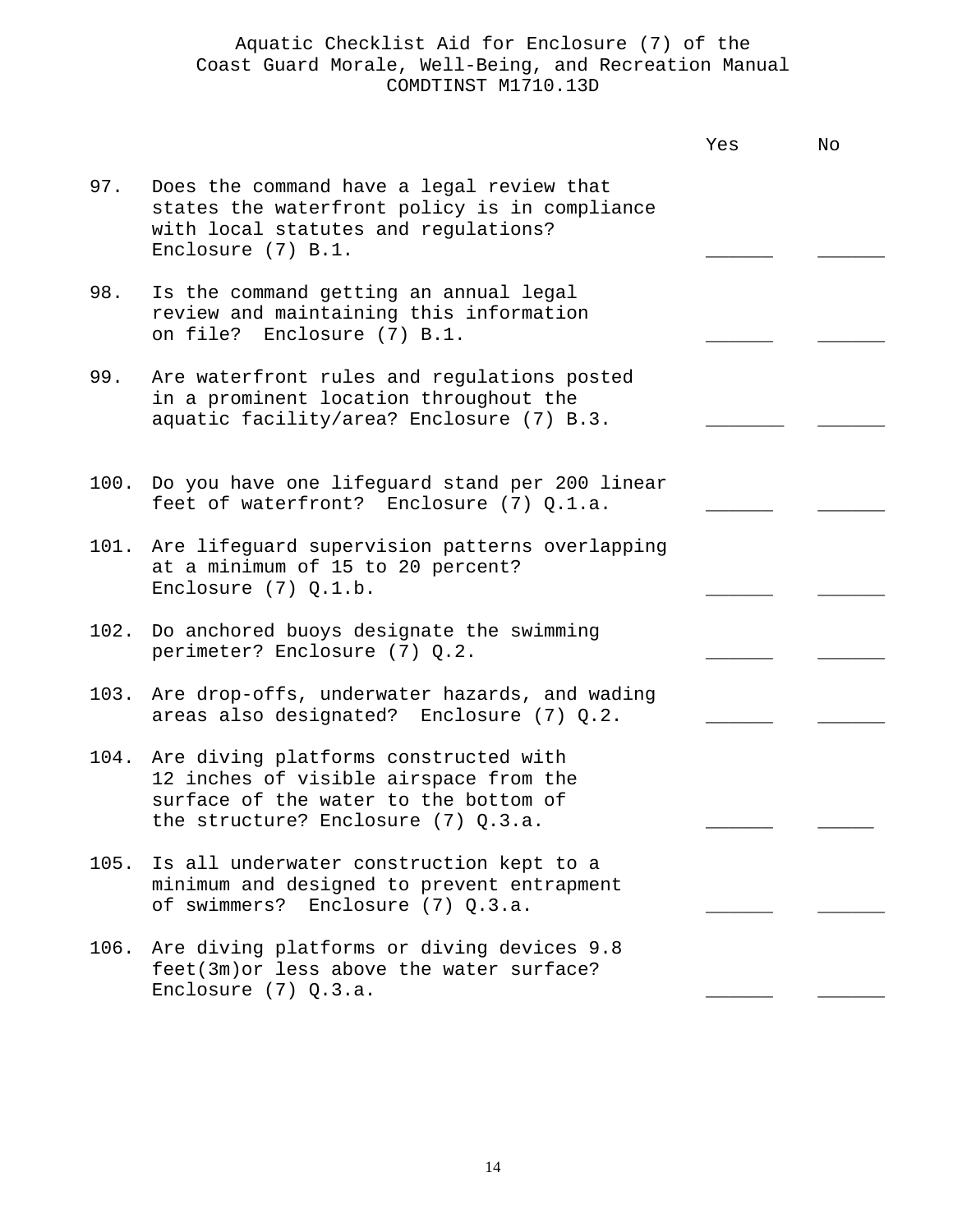|      |                                                                                                                                                                                                                                                                                                                                                                                                                                                                                                                                                                                                     | Yes | No |
|------|-----------------------------------------------------------------------------------------------------------------------------------------------------------------------------------------------------------------------------------------------------------------------------------------------------------------------------------------------------------------------------------------------------------------------------------------------------------------------------------------------------------------------------------------------------------------------------------------------------|-----|----|
| 107. | Is the following lifesaving equipment<br>available at your waterfront? Enclosure (7) R.<br>Megaphone.<br>$a$ .<br>Whistle.<br>b.<br>Shade Umbrella.<br>$\mathsf{C}$ .<br>Telephone and or two way radio.<br>d.<br>Ring buoy with attached line at each<br>e.<br>lifeguard stand.<br>f.<br>Rescue tube at each lifeguard stand.<br>Rescue pole at each lifeguard stand.<br>g.<br>Mask, fins and snorkel.<br>h.<br>i.<br>Heaving line.<br>j.<br>First aid kit.<br>k.<br>Cot.<br>1.<br>Blanket/Pillow.<br>Factory manufactured marine backboard with<br>m <sub>1</sub><br>straps and head immobilizer. |     |    |
| 108. | Do you have the following recommended items<br>available for your lifeguards?<br>Sunglasses.<br>a.<br>b. Sunscreen.<br>c. Drinking water.<br>d. Visor or cap.<br>Enclosure (7) R.                                                                                                                                                                                                                                                                                                                                                                                                                   |     |    |
|      | Public Spa's and Hot Tubs                                                                                                                                                                                                                                                                                                                                                                                                                                                                                                                                                                           |     |    |
| 109. | Are return inlets and suction outlets<br>properly arranged to produce circulation<br>throughout the spa? Enclosure (7) T.1.a.                                                                                                                                                                                                                                                                                                                                                                                                                                                                       |     |    |
| 110. | Do all spa suction outlet covers comply<br>with a nationally recognized testing<br>laboratory? Enclosure (7) T.1.b.                                                                                                                                                                                                                                                                                                                                                                                                                                                                                 |     |    |
| 111. | If the suction outlet system is a vacuum<br>cleaner system with multiple suction<br>outlets, can each be isolated by valves?<br>Enclosure (7) T.1.c                                                                                                                                                                                                                                                                                                                                                                                                                                                 |     |    |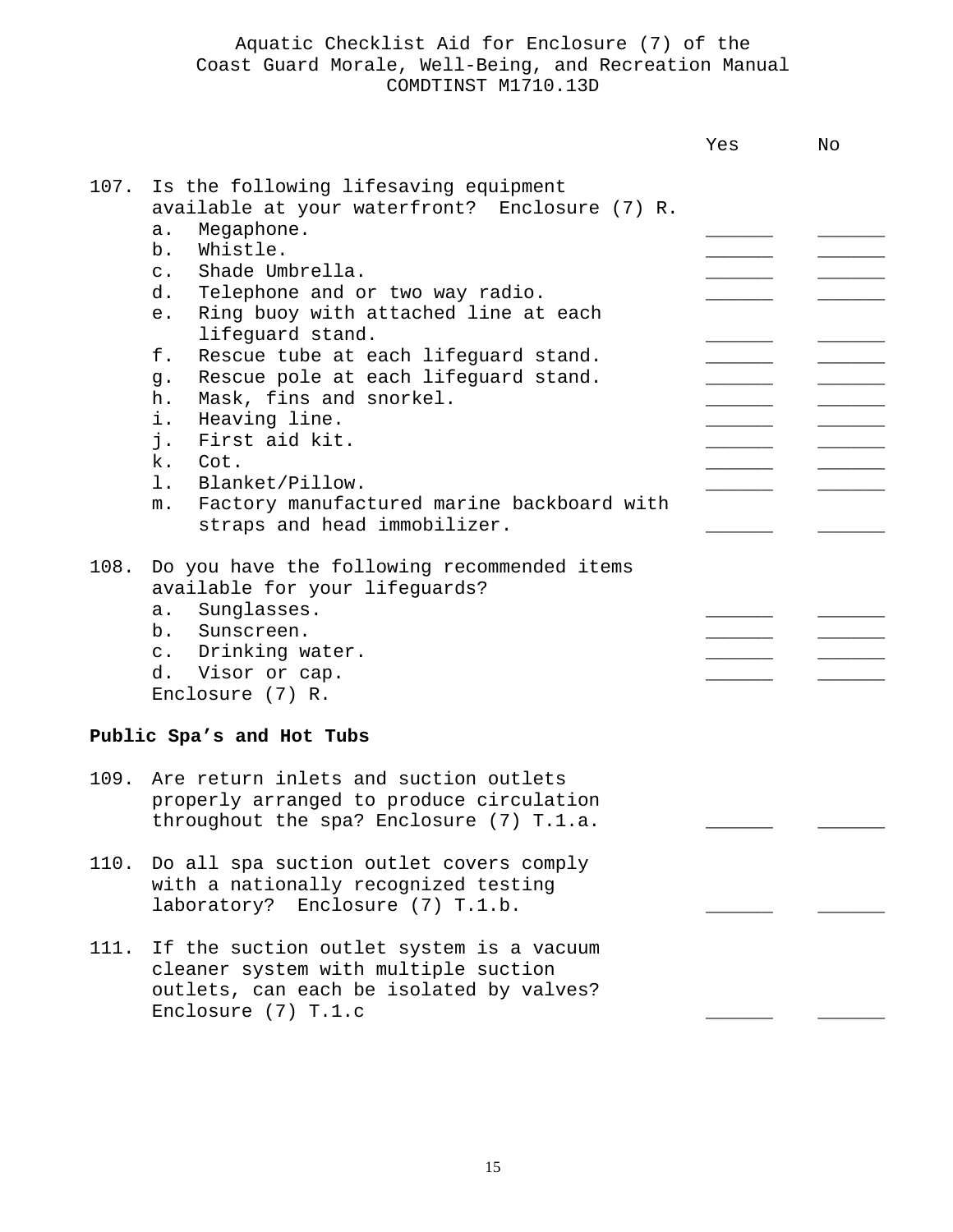|      |                                                                                                                                                                                                                                | Yes | No |
|------|--------------------------------------------------------------------------------------------------------------------------------------------------------------------------------------------------------------------------------|-----|----|
|      | 112. Does each suction outlet protect against<br>entrapment by an antivortex cover<br>or other means? Enclosure (7) T.1.c.                                                                                                     |     |    |
|      | 113. Is there a minimum of 2 (two) suction<br>outlets for each pump suction<br>outlet system? Enclosure (7) T.1.d.                                                                                                             |     |    |
| 114. | Is each outlet separated by 3 feet or<br>on two different planes? Enclosure (7) T.1.d.                                                                                                                                         |     |    |
| 115. | Are the suction outlets plumbed such that<br>water is drawn through simultaneously into<br>a common line to the pump?<br>Enclosure (7) T.1.d.                                                                                  |     |    |
|      | 116. Are the vacuum or pressure cleaner fittings in<br>an accessible position (at least 6 but not<br>more then 18 inches below the minimum operating<br>water level) or as an attachment to skimmer?<br>Enclosure $(7)$ T.1.e. |     |    |
| 117. | Is potable water used to fill the spa?<br>Enclosure $(7)$ T.2.                                                                                                                                                                 |     |    |
| 118. | Are sanitary facilities provided for hot<br>tub patrons? Enclosure (7) T.3.                                                                                                                                                    |     |    |
| 119. | Is the filtration system capable of complete<br>water turnover every 30 minutes?<br>Enclosure $(7)$ T.4.                                                                                                                       |     |    |
|      | 120. Is the proper water level maintained by<br>filling or draining in accordance with<br>manufacture's instructions?<br>Enclosure (7) T.4.                                                                                    |     |    |
| 121. | Is the water temperature 104 degrees<br>Fahrenheit or lower? Enclosure (7) T.5.a.                                                                                                                                              |     |    |
|      | 122. Are temperature adjustments restricted<br>to staff members only? Enclosure (7) T.5.a.                                                                                                                                     |     |    |